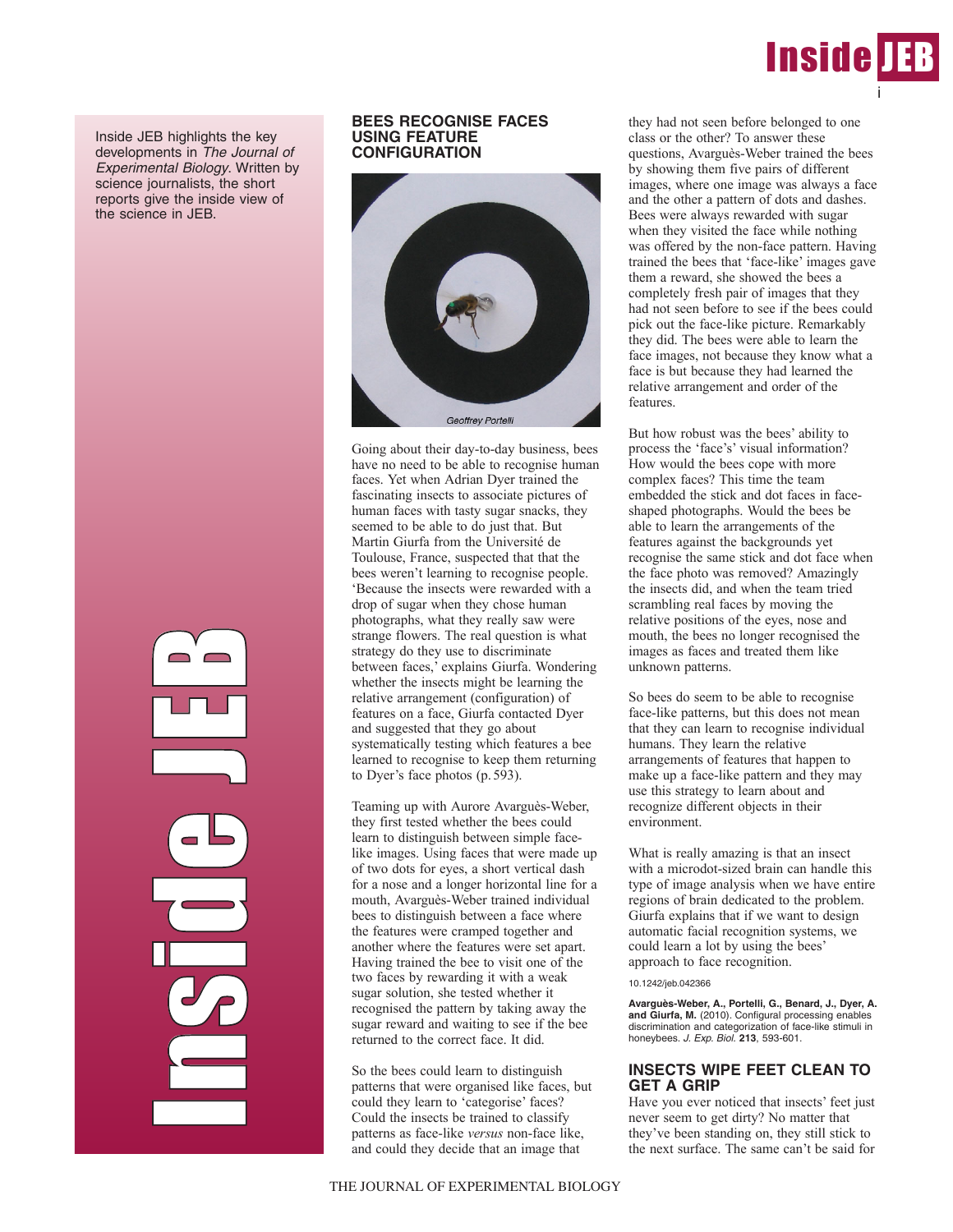

man-made adhesives: sticky tape soon becomes contaminated and fails to bond. And many insects maintain the same adhesive structures throughout the whole of their adult lives, so they have to keep them clean somehow. James Bullock from the University of Cambridge explains that many creatures groom their bodies to maintain them in tip-top condition, but running insects can't groom their feet after every step, so he and his colleagues, Christofer Clemente, Andrew Beale and Walter Federle, wondered whether the insect's attachment surfaces are selfcleaning (p. 635). Could the insects be cleaning their feet simply by taking the next step?

'Broadly speaking insects use two adhesive systems: smooth and hairy,' explains Bullock. Some insects' feet are smooth and covered in a thin fluid film that helps them to hold on tight, while other insects' feet are coated with fluid covered microscopic hairs that mould to surfaces as they attach. Knowing that stick insects have smooth feet while dock beetles have hairy feet, the team decided to find out whether both species could clean their dirty feet by walking across a smooth surface.

Coating a beetle's hairy foot with simulated dirt (microscopic polystyrene spheres ranging in size from 1 to  $45 \mu m$  diameter), the team gently touched the insect's foot against a series of microscope slides and either pulled them off directly or slid the foot slightly before detaching it. Measuring the force that it took to pull the insect's feet free, the team found that during the first foot contact, the attachment forces plummeted by as much as 90%. However, after each additional contact the attachment forces improved, especially when they slid the foot before detaching. And when the team scrutinised the beetle's footprints, they could clearly see microscopic beads left behind in the adhesive fluid.

The beetle's hairy feet were self-cleaning. However, the insects seemed to run into a problem with the  $10 \mu m$  beads: they could never get their feet entirely clean. And when the team took a closer look at the hairs on the beetle's feet, they could see why. The beetle's hairy feet were clogged with the beads, which fitted perfectly between adjacent hairs.

Having tested the beetles' hairy feet, the team turned their attention to the smooth footed stick insects. Repeating the same tests that they had tried on the beetles, the team could see that the stick insects' attachment forces returned to normal when they slid the insects' feet before detaching. So insects with smooth feet are also capable

of cleaning their feet when they include a brief slide. However, when the team measured how the attachment forces changed over successive footfalls when they simply pulled the feet free without sliding them, the insects were never able to get their feet entirely clean. 'Smooth footed insects need some sort of slide to shake off the spheres,' says Bullock.

So sticky insect feet are self-cleaning, and Bullock and his colleagues are keen to find out exactly how the insects sticky feet dislodge dirt when they get contaminated.

10.1242/jeb.042408

**Clemente, C. J., Bullock, J. M. R., Beale, A. and** Federle, W. (2010). Evidence for self-cleaning in fluidbased smooth and hairy adhesive systems of insects. J. Exp. Biol. **213**, 635-642.

## **BEES USE ACHROMATIC CONTRAST TO SEE RED**



Most bees don't bother visiting red flowers; red flowers are usually reserved for other pollinators such as hummingbirds. But no one explained this to *Bombus dahlbomii* bumblebees in Chile. According to Jaime Martínez-Harms from the Universidad de Chile, they are perfectly happy visiting red blooms so long as they have good quality nectar. But how do the insects locate the vivid blooms? Martínez-Harms explains that bees only have three visual receptors, tuned to ultra violet, blue and green wavelengths. They cannot see red, or at least not in the way that we see it. Curious to find out how the cunning insects have adapted to see flowers that they should be colour-blind to, Martínez-Harms and his colleague Natalia Márquez headed south to collect both the blooms and their bees to find out how bees see red (p. 564).

Carefully transporting the delicate flowers back to Santiago in coolers, Martínez-Harms and Mary Arroyo measured the wavelengths of light reflected by the flowers to see if any of them reflected colours that could be detected by the bees. But many of the flowers only reflected red wavelengths, so the bees couldn't recognise the red blooms by their colour with the standard set of bumblebee photoreceptors. They must be using another strategy.

Next, Martínez-Harms and Natalia Márquez decided to test the insects' colour vision. They travelled further south to the Chilean temperate forest to collect a nest of *B. dahlbomii* bees. 'It was not easy to find a nest. The insects are rare because their numbers have been reduced by agriculture,' says Martínez-Harms. However, after three fieldtrips, the duo eventually located a nest and drove it back to the laboratory in Santiago.

Teaming up with neurobiologists Jorge Mpodozis and Adrian Palacios, Martínez-Harms measured the sensitivity of the bees' eyes to find out if they had developed a specialised receptor to see red, but the insects had not.

Having confirmed that the bees could not detect red wavelengths, Martínez-Harms wondered whether the insects were using other non-colour cues, such as intensity differences (achromatic contrast), to find the flowers.

Simulating a red flower nestled amongst foliage with a red disc on a green background, Martínez-Harms trained bees to visit the red disc by rewarding them with a tempting sugar solution. Once the bees had learned to visit the fake flower, Martínez-Harms offered them the choice between the red 'flower' and a blue 'flower' (blue disc on a green background), to see if the bees could distinguish between the two. Sure enough, the bees ignored the blue flower and continued returning to the red flower. They could differentiate between the red and blue 'flowers'.

Then Martínez-Harms made the bees' choice more difficult. If the insects were locating red flowers by the intensity contrast between the 'flower' and its surroundings, Martínez-Harms reasoned that a dark green disc on a green background would look identical to the red flower on its green background. Amazingly, when he showed the insects red and dark green discs against a green background, the insects could not distinguish between them and visited them equally. The bees use the intensity contrast between red flowers and the green background to locate them, as the blooms look like dark patches against the surrounding foliage.

So, *B. dahlbomii* can see red, but not the way that we do.

### 10.1242/jeb.042390

**Martínez-Harms, J., Palacios, A. G., Márquez, N., Estay, P., Arroyo, M. T. K. and Mpodozis, J.** (2010). Can red flowers be conspicuous to bees? Bombus dahlbomii and South American temperate forest flowers as a case in point. J. Exp. Biol. **213**, 564-571.